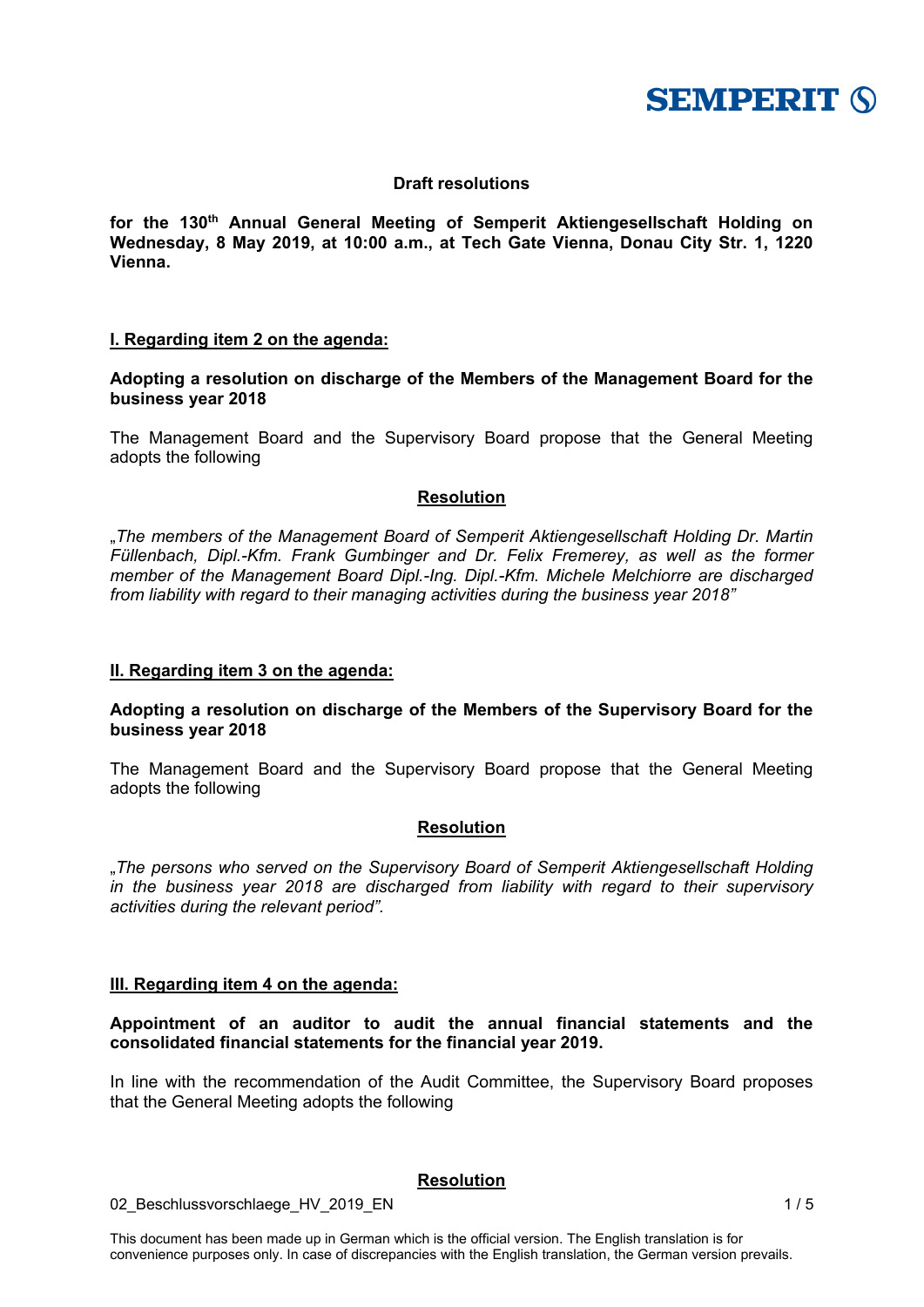

"*Ernst & Young Wirtschaftsprüfungsgesellschaft m.b.H. (FN 267030 t) is hereby appointed to audit the Company's annual financial statements and consolidated financial statements for the financial year 2019."* 

## **IV. Regarding item 5 on the agenda:**

## **Elections to the Supervisory Board**

The Supervisory Board proposes that the General Meeting adopts the following

## **Resolutions**

- *1. "Dipl.-Betriebswirt Peter Edelmann, born on 26.11.1959, is elected as member of the Supervisory Board of Semperit Aktiengesellschaft Holding. His term of office runs*  from the end of this General Meeting on 8 May 2019 until the end of the General *Meeting that will decide on the discharge of the members of the Supervisory Board with regard to the business year 2021.*
- *2. Mag. Birgit Noggler, born on 10.09.1974, is elected as member of the Supervisory Board of Semperit Aktiengesellschaft Holding. Her term of office runs from the end of this General Meeting on 8 May 2019 for the remaining term of Mag. Christoph Trentini's mandate until the end of the General Meeting that will decide on the discharge of the members of the Supervisory Board with regard to the business year 2020.*
- *3. Mag. Patrick Prügger, born on 08.08.1975, is elected as member of the Supervisory Board of Semperit Aktiengesellschaft Holding. His term of office runs from the end of this General Meeting on 8 May 2019 until the end of the General Meeting that will decide on the discharge of the members of the Supervisory Board with regard to the business year 2021.*

## **Reasoning**

Pursuant to Article 9 para 2 of the company's Articles of Incorporation, at least two members of the Supervisory Board shall yearly retire from office upon completion of the company's ordinary General Meeting. The Supervisory Board members to retire are determined as follows: firstly, those members of the Supervisory Board whose term expires shall retire. If this is not the case for at least two members of the Supervisory Board, then such members of the Supervisory Board shall retire whose term of office has been the longest. If this is the case for more than two members of the Supervisory Board, then the lot has to decide on it. The lot also has to decide in such cases if pursuant to the foregoing the members of the Supervisory Board to be retiring from office have not been determined yet. Retired members of the Supervisory Board can be reelected immediately.

- 1. Upon completion of the General Meeting dated 8 May 2019, Dr. Christoph Kallatz retires because of the expiry of the term of office.
- 2. Upon completion of the General Meeting dated 8 May 2019, Dr. Felix Fremerey retires because of the expiry of the term of office.
- 3. Upon completion of the General Meeting dated 8 May 2019, Mag. Christoph Trentini retires at his own request.

02 Beschlussvorschlaege HV 2019 EN 2 2 / 5 In order to maintain the status of eight elected members of the Supervisory Board, three members must be elected to the Supervisory Board on the upcoming shareholders' meeting.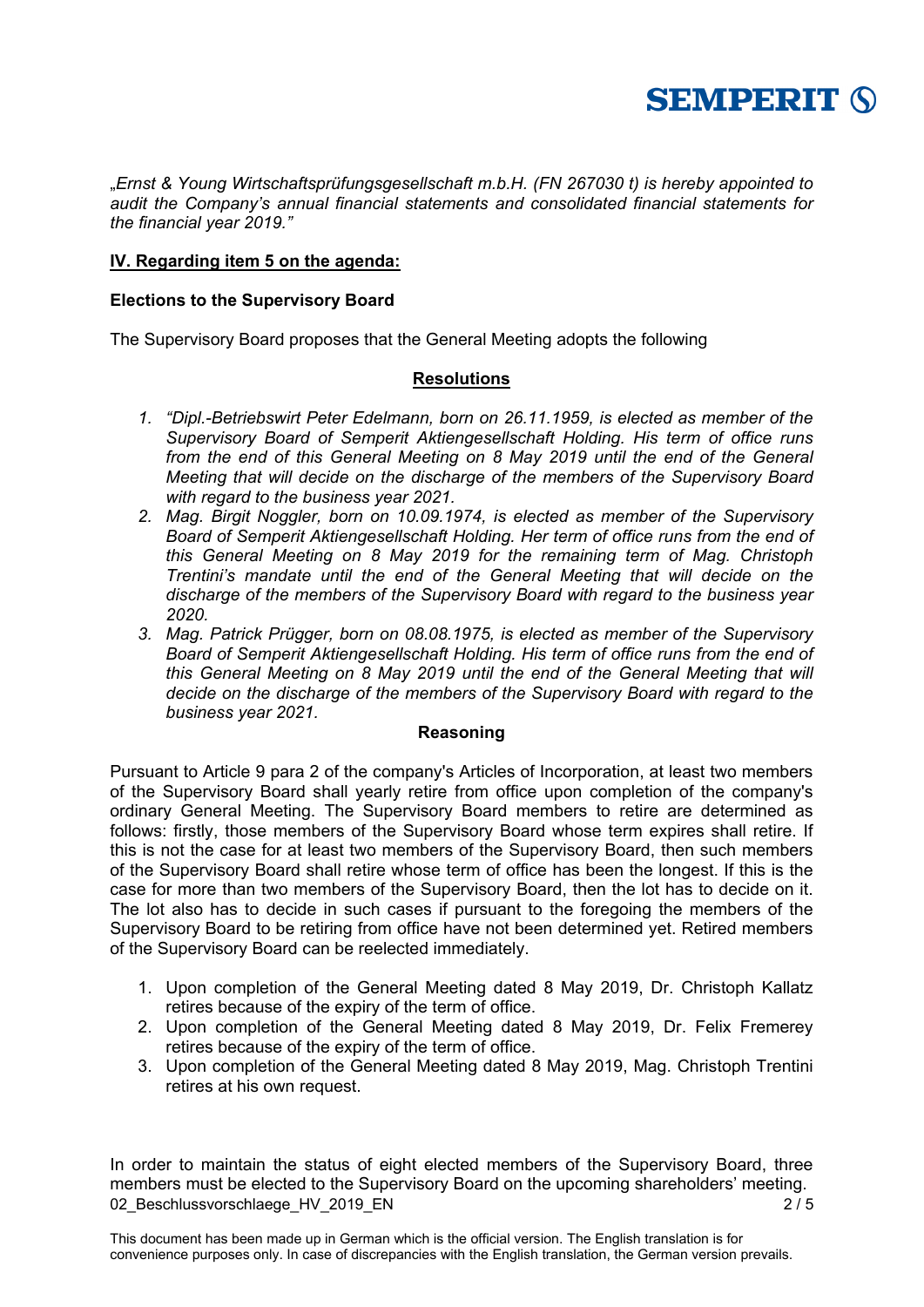

The Supervisory Board therefore nominates,

- *1. "Dipl.-Betriebswirt Peter Edelmann, born on 26.11.1959, to be elected as member of the Supervisory Board of Semperit Aktiengesellschaft Holding. His term of office shall run from the end of this General Meeting on 8 May 2019 until the end of the General Meeting that will decide on the discharge of the members of the Supervisory Board with regard to the business year 2021.*
- *2. Mag. Birgit Noggler, born on 10.09.1974, to be elected as member of the Supervisory Board of Semperit Aktiengesellschaft Holding. Her term of office shall run from the end of this General Meeting on 8 May 2019 for the remaining term of Mag. Christoph Trentini's mandate until the end of the General Meeting that will decide on the discharge of the members of the Supervisory Board with regard to the business year 2020.*
- *3. Mag. Patrick Prügger, born on 08.08.1975, to be elected as member of the Supervisory Board of Semperit Aktiengesellschaft Holding. His term of office shall run from the end of this General Meeting on 8 May 2019 until the end of the General Meeting that will decide on the discharge of the members of the Supervisory Board with regard to the business year 2021.*

Each of the suggested candidates for the election has already presented statements within the meaning of section 87 para 2 Austrian Stock Corporation Act. Such statements are available on the Company's website as well.

Pursuant to section 87 para 3 Austrian Stock Corporation Act, it is intended to resolve separately on each vacant mandate in the upcoming General Meeting.

Pursuant to section 86 para 7 Austrian Stock Corporation Act, at least 4 seats on the Supervisory Board must each be occupied by women and men. No objection was raised pursuant to section 86 para 9 Austrian Stock Corporation Act.

## **V. Regarding item 6 on the agenda:**

## **Adopting a resolution on the remuneration of Members of the Supervisory Board for the business year 2018**

The Management and Supervisory Boards propose that pursuant to article 13 of the articles of association and section 98 Austrian Stock Corporation Act, the General Meeting adopts the following

## **Resolutions**

*"The remuneration for the members of the Supervisory Board elected by the General Meeting for their services in the financial year 2018 is hereby set as follows:* 

- *1. Basic remuneration for the members of the Supervisory Board:* 
	- *a. For the Chairman of the Supervisory Board EUR 50,000.00*
	- *b. For the Deputy Chairman of the Supervisory Board EUR 35,000.00*
	- *c. For each further member of the Supervisory Board EUR 20,000.00*

02 Beschlussvorschlaege HV 2019 EN 3 / 5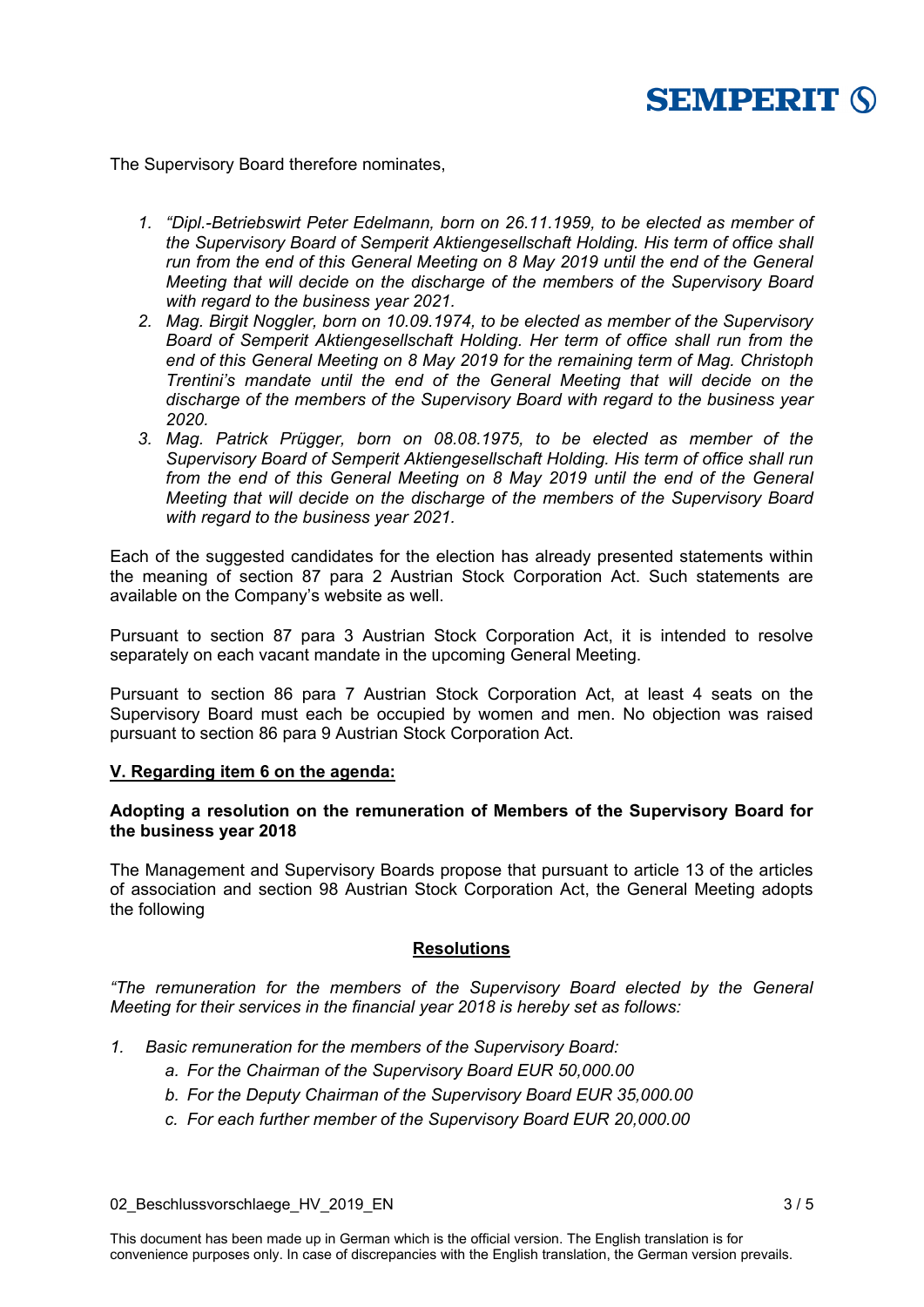

- *2. Committee remuneration:* 
	- *a. For the Chairman of the Audit Committee and the financial expert, provided said expert is not the Chairman of the Audit Committee, additionally EUR 25,000.00*
	- *b. For the Chairman of the Strategy Committee, additionally EUR 20,000.00*
	- *c. For the Chairman of the Profit Improvement Programme-Committee, additionally EUR 25,000.00*
	- *d. For the Chairman of the Nomination Committee, the Remuneration Committee, and the Segment Sempermed Committee additionally EUR 10.000,00*
	- *e. For each member of a committee, additionally EUR 5,000.00*
- *3. Attendance fee:*

*Each member of the Supervisory Board is to receive an attendance fee of EUR 1,000.00 for each meeting of the Supervisory Board.* 

*Each committee member is to receive an attendance fee of EUR 1,000.00 for each committee meeting, if the committee meeting is not on the same day as a meeting of the Supervisory Board.* 

*The basic and committee remuneration is to be paid pro rata upon joining and leaving the Supervisory Board or committee. Similarly, such factoring shall apply to the change of the chairman of the Supervisory Board respectively of the committee, the vicechairman and the financial expert.* 

*The members of the Supervisory Board are included in a directors' and officers' liability insurance policy maintained by the Company in the interest of the Company. The coverage shall be proportionate in amount, scope and time limit for subsequent notification.""* 

## **VI. Regarding item 7 on the agenda:**

## **Adopting a resolution on the remuneration of Members of the Supervisory Board for the business year 2019 in advance**

The Management and Supervisory Boards propose that pursuant to article 13 of the articles of association and section 98 Austrian Stock Corporation Act the General Meeting adopts the following

## **Resolutions**

*"The remuneration for the members of the Supervisory Board elected by the General Meeting for their services in the financial year 2019 is hereby set as follows:* 

- *1. Basic remuneration for the members of the Supervisory Board:* 
	- *a. For the Chairman of the Supervisory Board EUR 50,000.00*
	- *b. For the Deputy Chairman of the Supervisory Board EUR 35,000.00*
	- *c. For each further member of the Supervisory Board EUR 20,000.00*

02 Beschlussvorschlaege HV 2019 EN 4/5